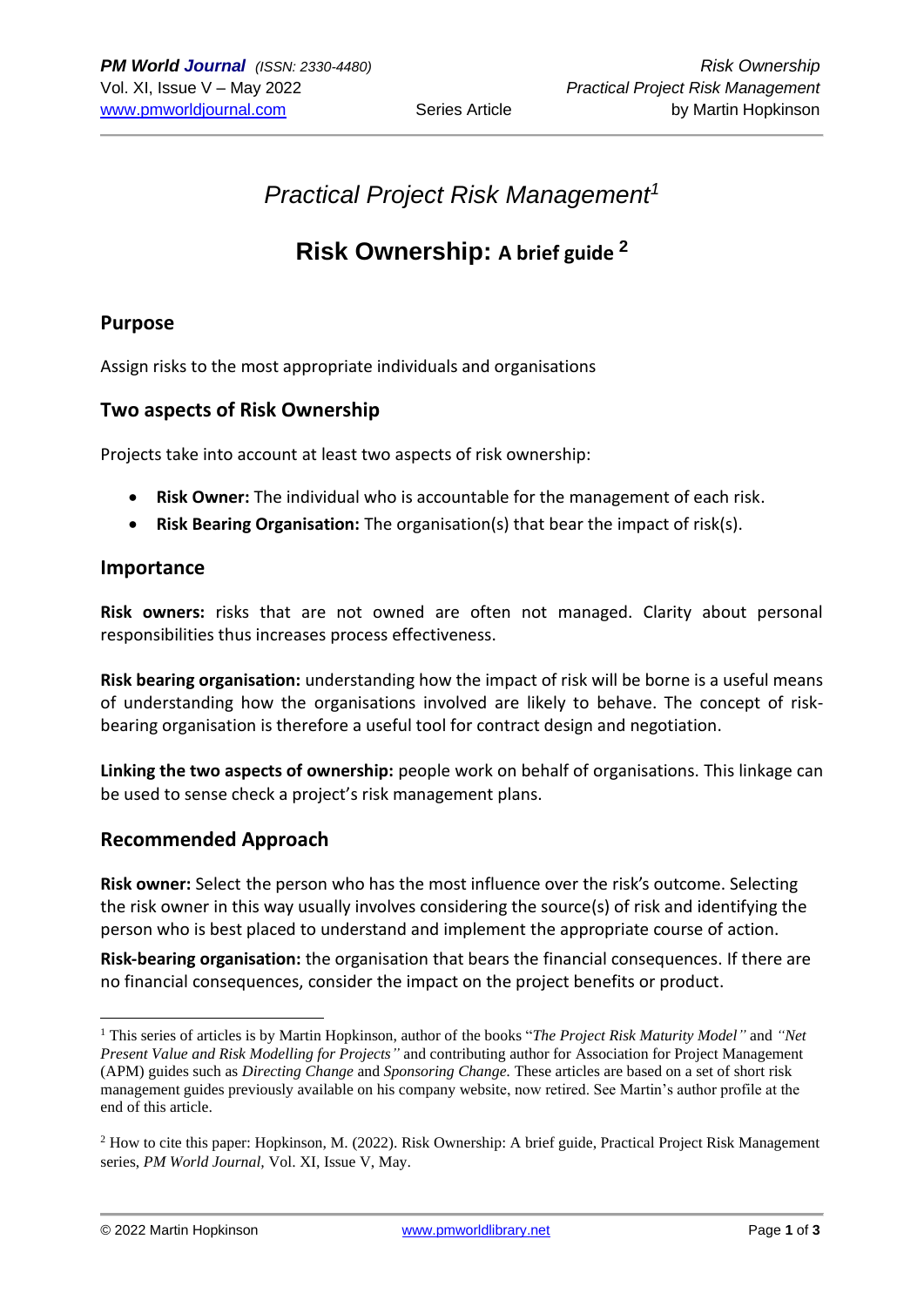The recommended risk-bearing organisation approach reflects the fact that money can usually be transferred in a way that time and product impact cannot. Identifying the risk-bearing organisation usually involves understanding how the obligations of parties defined by agreements, e.g. contracts, are related to the transfer of money. Sometimes risk is shared, particularly if there is a mutual benefit to be gained from doing so.

#### **Risk Ownership Sense Checks**



#### **Sense check 1:** Check the alignment of project agreements with sources of risk

Verify whether or not the risk-bearing organisation for each risk is the one that is best able to influence its outcome, given the source of risk involved. If it is unclear which organisation would bear the risk or if one organisation would bear the financial consequence of a risk that another organisation influences, this would indicate weaknesses in contractual design. Such weaknesses can lead to inefficient project delivery or conflict between the parties.

**Sense check 2:** Check that risk owners are employed by the risk-bearing organisation

Verify whether or not each risk owner works on behalf of the risk-bearing organisation. If the owner of a risk is employed by the risk-bearing organisation, they will be incentivised to manage the risk effectively. In contrast, if the risk owner is not employed by the risk bearing organisation, the consequence could be either inaction or counterproductive behaviour  $-$  a risk to one organisation may be an opportunity to others.

### **Common Faults**

- 1. Assigning risk owners who lack sufficient authority to implement effective action.
- 2. Lack of linkage between the risk management and contractual management processes.
- 3. Neglect of opportunities to share risk when there is a mutual benefit in doing so.